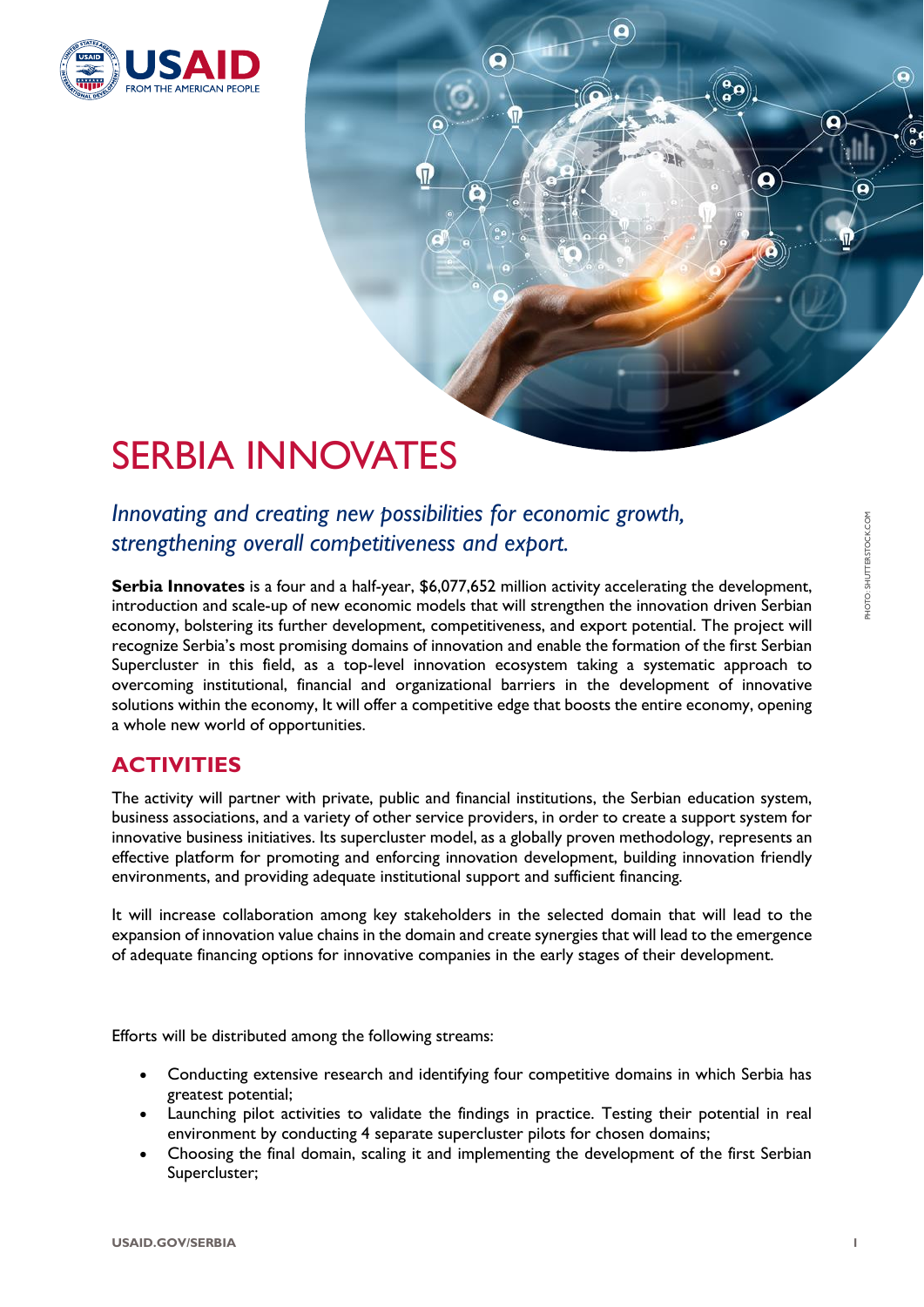- Providing sustainable financing options for the companies from the pilot and scaled up superclusters, creating a specialized venture capital fund;
- Addressing the existing regulatory and tax framework and providing recommendations for incentives for investments in innovative companies;
- Communicating, explaining, educating and promoting the purpose of the activity to all stakeholders, closely working with partners, thus improving the image of Serbian products and attracting additional investments.

# **EXPECTED RESULTS**

- Innovation domains with the greatest growth potential are recognized and developed. The first Serbian Supercluster is created around the most promising one, securing a long-term innovation ecosystem for regional and global competitiveness;
- More made-in-Serbia innovations produced and placed, more traditional companies buying innovative solutions, more complete value chains, specialized hubs established, more companies and experts drawn to Serbia;
- Access to finance enabled for innovative companies by building key partnerships with investment groups and forming a venture capital fund generating external funding to specific projects produced by superclusters;
- Improved collaboration between all relevant stakeholders within the supercluster, new partnerships created, bringing innovation to all in the value chain;
- Raised awareness about the knowledge-based economy as a proven model for economic advancement, and nature, purpose and opportunities of supercluster model.

#### **ADDITIONAL INFORMATION**

#### PROJECT FUNDED BY:

U.S. Agency for International Development (USAID/Serbia)

#### PROJECT IMPLEMENTED BY:

ICT Hub, Serbia in partnership with Public Policy Research Center and WM Equity partners

#### KEY COUNTERPARTS:

Entrepreneurs (start-ups, scale-ups, growth companies, accelerators, incubators, etc.); corporate (key industry leaders and cornerstone companies, business associations, etc.); investors (representatives of venture capital funds, investment funds, banks, insurance companies, international financial institutions, etc.); academia (universities and business schools, think tanks, cutting-edge research labs); Ministry of Innovation and Technological Development, Prime minister's office – council for innovations, innovation funds, science technology parks, etc.